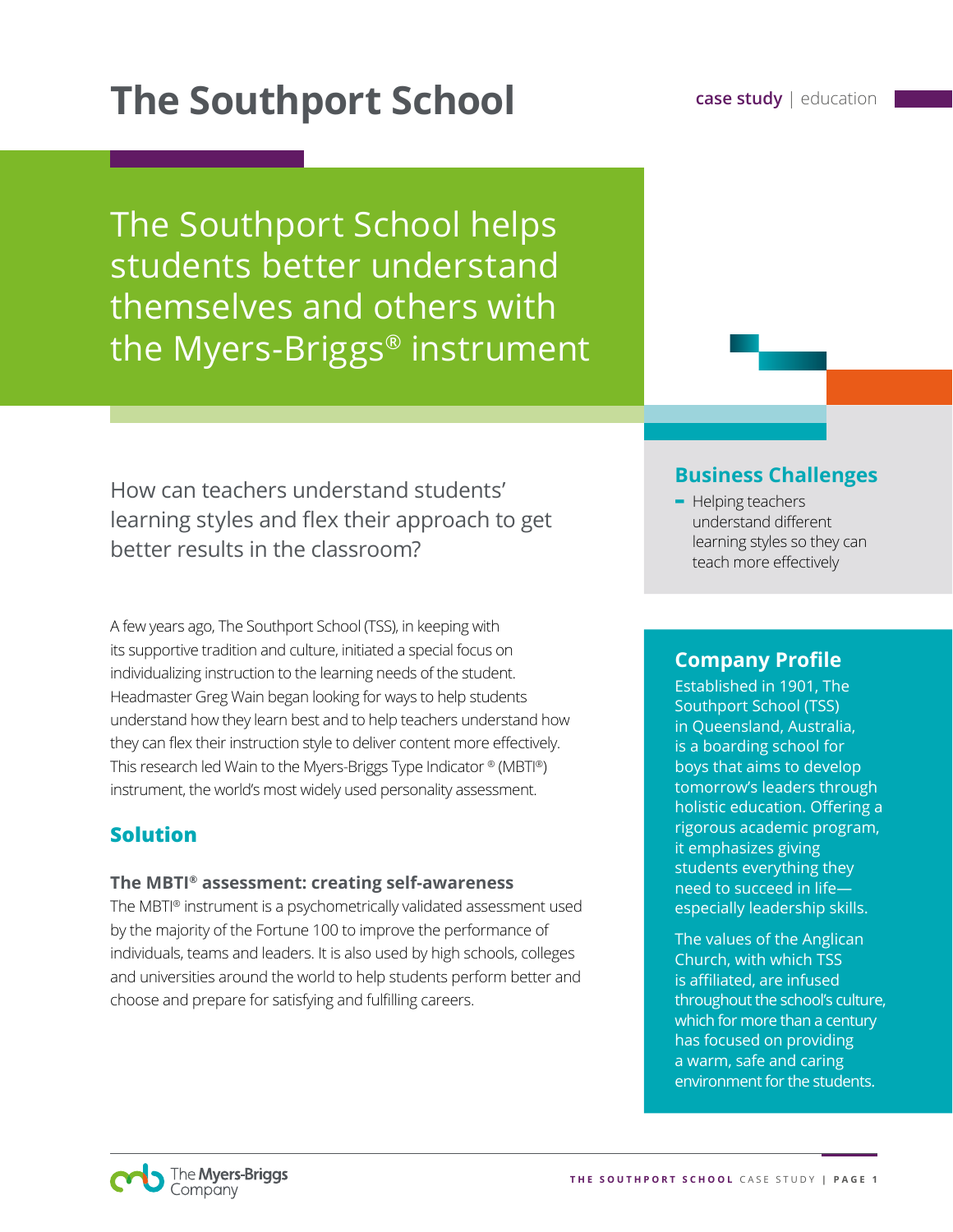While the instrument's value in educational settings is well established, what specifically caught Wain's interest was how it was used in corporate contexts. Fascinated by how the MBTI® instrument was leveraged in leadership development, team building, learning, career development and other aspects of professional life, Wain began examining ways the School could use it to help students become better, more self-aware people.

#### **Developing an MBTI® program**

Mark Herriman, Dean of Curriculum Innovation, was tasked with investigating the feasibility of implementing an MBTI® project at TSS. To set the process in motion, Herriman established a research team comprising staff members who had expressed interest in such a program. Rather than rolling out a full program and hoping it would work, Herriman's team proceeded incrementally.

They started in 2011 by selecting five classes at the School to pilot the MBTI® program. They began taking students through the assessment process and, with full student/parent permission, populating a dedicated database with the results. After all students had completed the process, the research team gave the teachers a set of strategies and asked them to begin using them in their classes. The team implemented a pre/post survey to assess the value of the program and determined that both students and teachers believed the program had enhanced the ability to teach and learn and helped create a more engaging setting.

In 2012, after a successful test run, the research team rolled out the program on a larger scale, assessing all full-time faculty members and providing them with student MBTI® information. To date, Herriman and his team have taken all Year 10 and Year 11 students through the assessment process and provided their teachers with learning and engagement strategies. Herriman plans to assess Year 12 students as well.

## **Solution**

- **-** Take students through the MBTI assessment and share results with teachers (with parent/student consent)
- **-** Provide teaching strategies for different learning types
- **-** Take teachers through the MBTI assessment to improve their self-awareness and understanding of MBTI type

For teachers, the main takeaway is that they have a preferred learning style themselves.

**Greg Wain,**  Headmaster, The Southport School



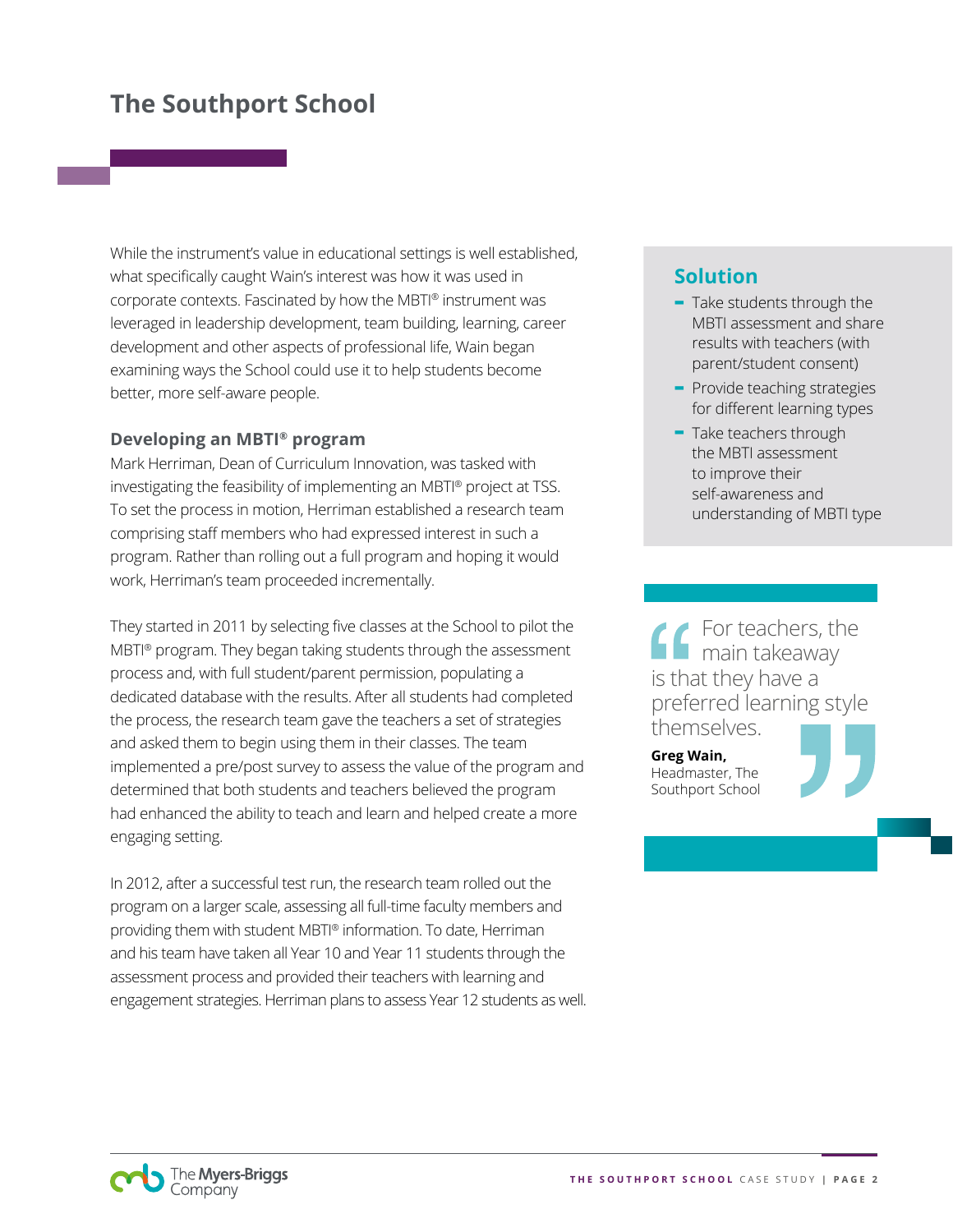#### **Giving teachers and students new insight**

One of the most immediate objectives of the program was to improve the effectiveness of classroom instruction. Herriman's team began by looking at how the MBTI® instrument is used to identify learning preferences and how such insight could help teachers better engage students in the curriculum.

One hurdle was to ensure that the information would not create a burden for instructors. To be effective, teachers would need to be able to quickly and easily access and apply the MBTI® information in the classroom. So, the research team developed a spreadsheet that provided key information from students' assessment results. "The simpler you make the process, the more people will adopt it and see its benefits," says Herriman. The spreadsheet includes a breakdown of the personality preferences of each student in the class, a high-level overview of learning styles associated with those preferences, and tips for more effective engagement based on those styles.

For example, tips for the Extraversion and Introversion preferences include:

- **-** Extraversion: Learn best through variety, including open discussion and hands-on experiences (group work, practical activities and role plays)
- **-** Introversion: Learn best through quiet work, clear instruction and time to think before answering

Teachers seeking greater detail can access a handbook that provides more in-depth information about personality type and how to apply it in a learning context.

The spreadsheet also identifies the "dominant type," or the personality type that is most representative of the student population in the class, and offers a strategy for engaging students of that type. In cases where there is no clear dominant type, the

### **Results**

- **-** More engaged students as a result of adapting projects, depending on type
- **-** Increased self-awareness and understanding of others means students are better prepared for careers in leadership
- **-** Widespread enthusiasm following the program's success it's being rolled out to other areas in the school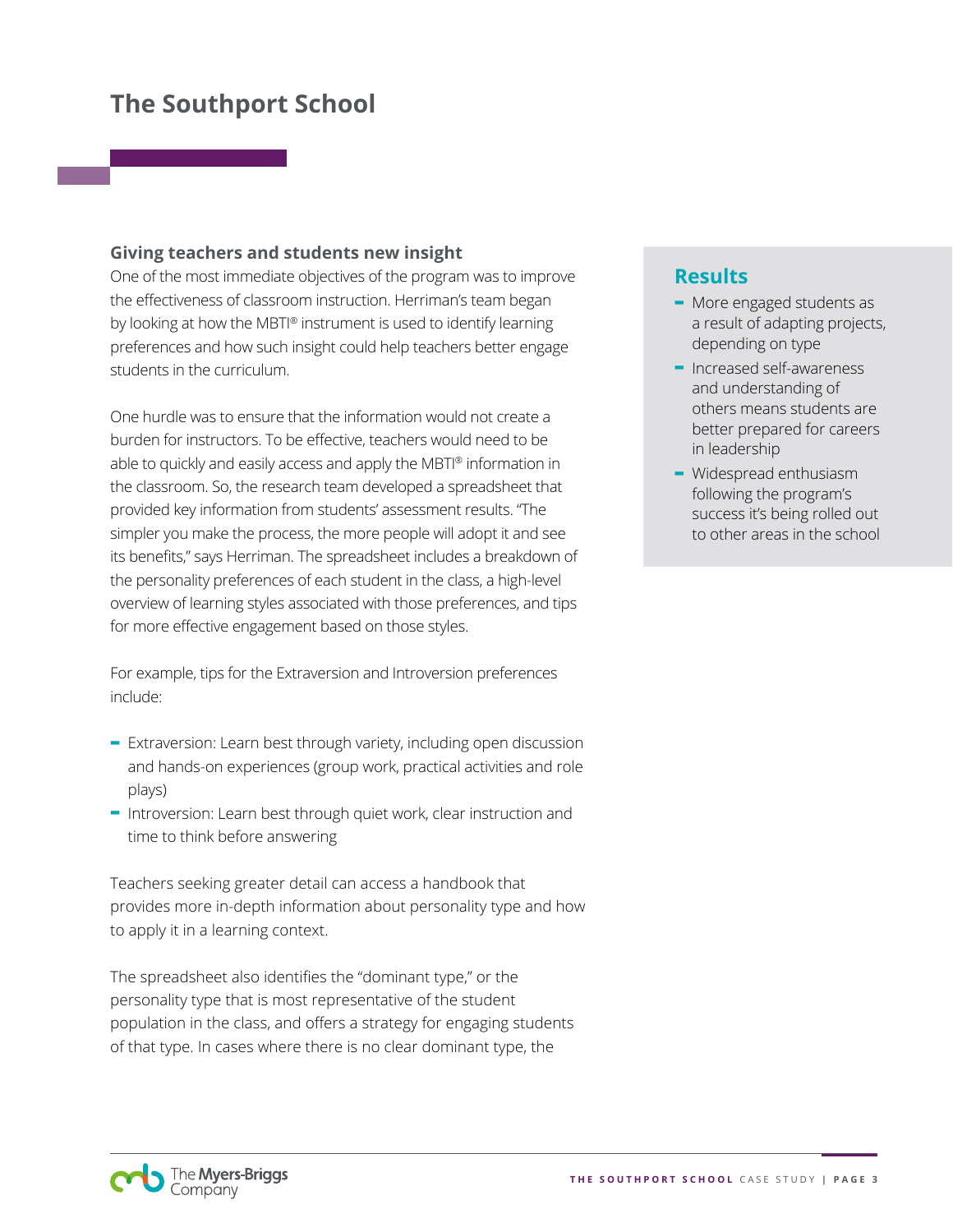teacher receives a more general strategy. Though all classes contain a variety of personality types, understanding type-based learning preferences helps teachers address a wide range of needs. For instance, a teacher might break up the class for a certain project and allow the students with a preference for Extraversion, who tend to be energized by interaction with others, to work in a group and those with a preference for Introversion, who tend to be energized by internal reflection, to work independently.

TSS has found that while most teachers tend to like being ordered and planned, about half of the boys at the school are less sequential in their thinking. Once the teachers become aware of such differences in learning style, they can give the boys assignments that allow them to take a more flexible approach, which in turn helps them stay engaged. "For teachers, the information coming from the Myers-Briggs® assessment is extra information about the students that helps them tailor teaching to their needs," says Herriman.

For students, this information has been extremely helpful as well. "I've tried for many years to work by myself and it's not been so good," commented one student. "I realize now that I prefer Extraversion, so I work better in groups."

## **Helping teachers understand the role of their own type in the classroom**

Herriman stresses that, in order to effectively use type-based insight, teachers need to experience the MBTI® instrument first-hand and understand their own personality type. For two years now, TSS has been taking staff members through the assessment process. The school has four MBTI® Certified Practitioners on campus and a process in place to assess all new staff members. All current teaching staff have taken the MBTI® assessment and gone through the type verification process.

The certified practitioners at the school have also begun administering the instrument to the school executive staff.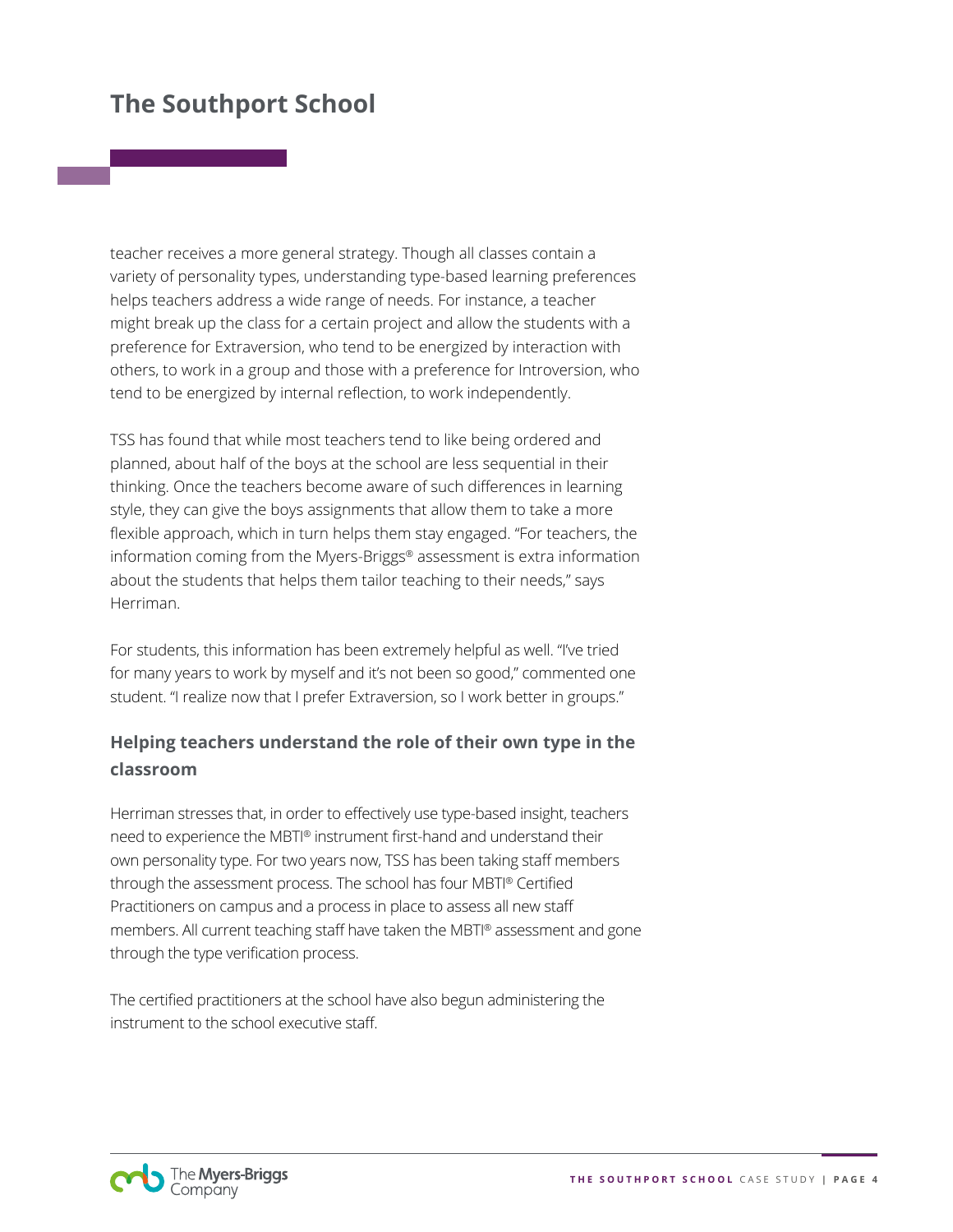"For teachers, the main take away is that they have a preferred learning style themselves," says Wain. "When I started out teaching, I believed my learning style was the one that would suit the boys the best, when in fact there are fifteen other learning styles."

According to Herriman, taking teachers through the assessment process has been a very effective way of engaging them in the program and getting them interested in personality type. "Teachers are able to communicate type concepts to students much more effectively because they understand them from the standpoint of their own personality type. They're not just teaching an abstract concept—they're communicating something that they are familiar with on a personal level, which helps them make it more tangible for the students."

### **Results**

#### **Developing tomorrow's leaders**

The MBTI® program is just one aspect of a wider emphasis on helping students gain self- knowledge and then using that knowledge to better understand others. All of this, says Herriman, ties back to the school's focus on leadership, which is promoted in the TSS crest and motto: Learning to Lead.

"Everything we do in the Myers-Briggs® program falls under this Leadership Development framework. We're getting students to think about the bigger picture—how to communicate with others, work as a team and manage stress, which are all very important aspects of leadership in today's world."

One important facet of leadership involves helping the students identify a career path that will enable them to maximize the use of their talents so that they can excel to their full potential. TSS is using information from the MBTI® Form M Career Report to help students become familiar with careers to which people with their personality type tend to gravitate and how their preferences relate to the day-to-day functioning of those specific jobs. Additionally, TSS's basketball coach has worked closely with one of the School's MBTI practitioners to help instil principles of leadership in the players. The school credits this application of the instrument as a contributing factor in the team's success.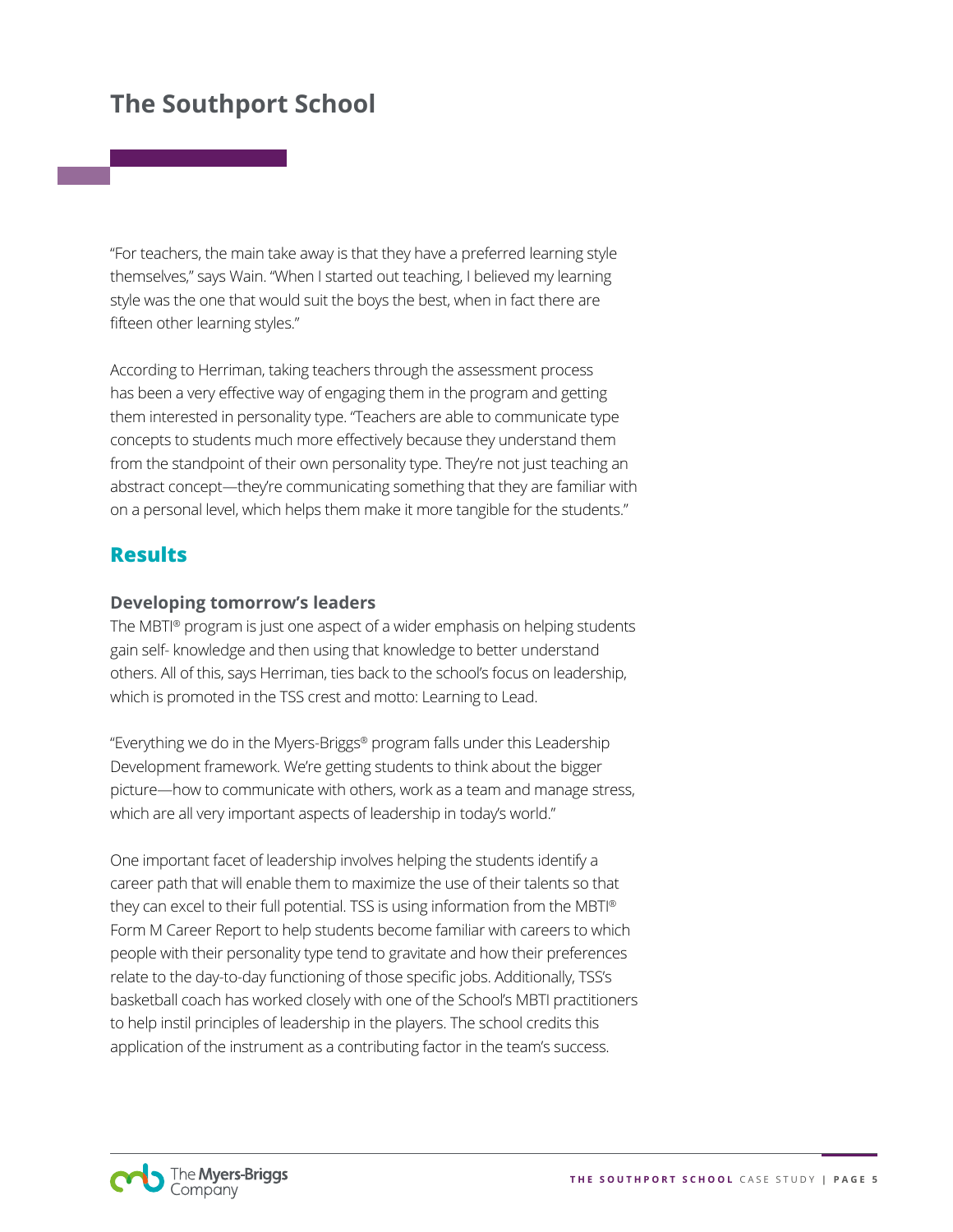#### **Conclusion**

TSS teachers in general report an increased ability to understand their students since the inception of the MBTI® program. Additionally, parents have responded positively to the program, appreciating the insight it has provided into their sons' preferences for thinking, learning, communicating, working and socializing. "We've got the full support of leadership, staff and the students and will continue to expand the use of the MBTI® assessment as we discover new benefits."

To date, not a single parent or student has declined the assessment. In fact, parents consider the MBTI® program a huge strength of the school. From early on, it has been viewed as a success, and in fact it has received accolades from Australian national TV media—Yahoo!7's "Sunrise" co-host David Koch commented: "That's really progressive teaching."

TSS is currently in year two of a planned three-year implementation. It sees the MBTI® program as a way to further extend its values into all aspects of school life. "As we continue to build the program, we will also build type-based insight into our culture," says Herriman.